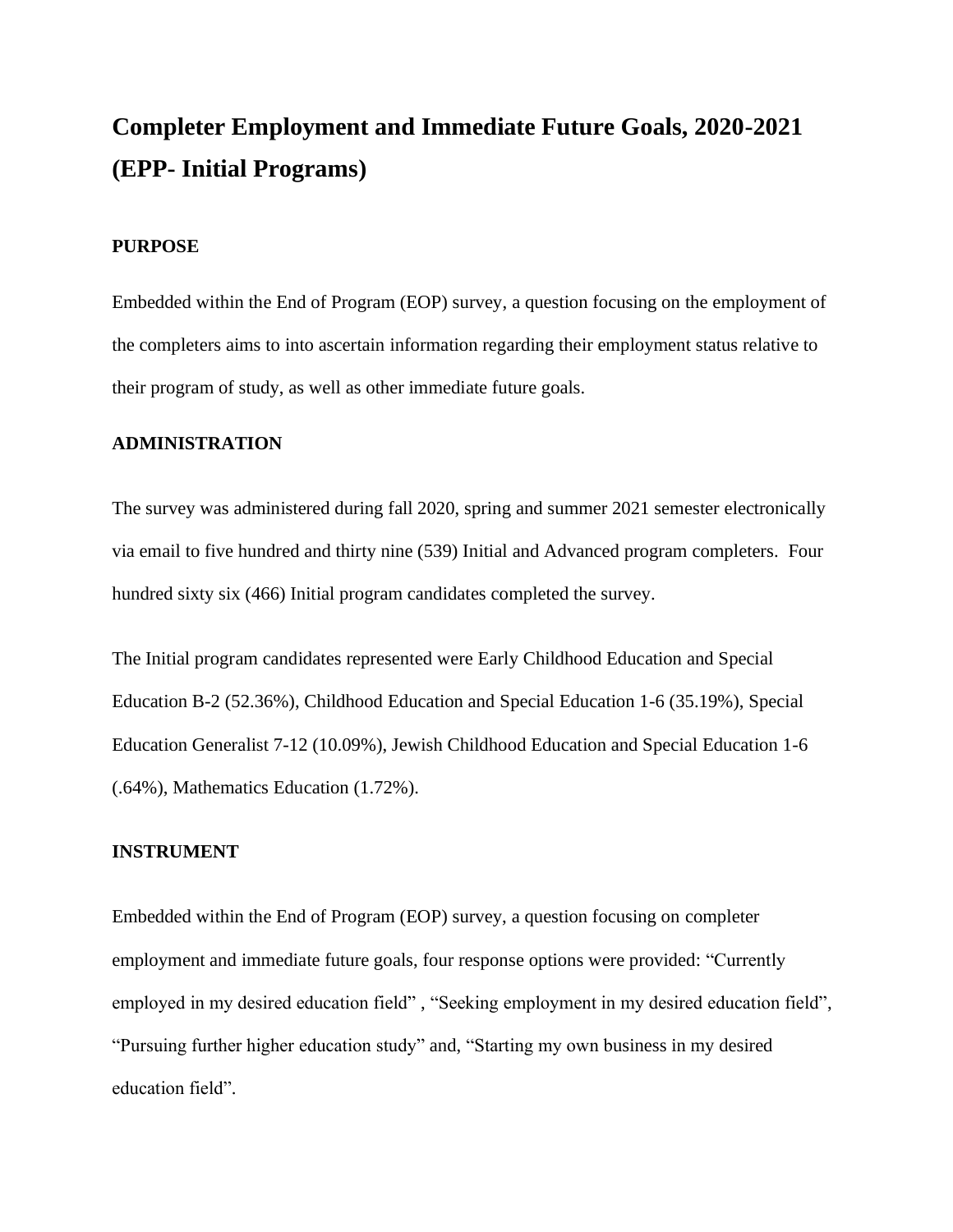# **VALIDITY AND RELIABILITY**

Content validity of all Candidate Learning Outcomes aligned items was established fall 2019 via the Lawshe Method (See EOP Alumni, and Employer Lawshe EXSUM).

## **ANALYSIS**

The statistical processes applied were percentages and count of the candidates as they responded to the question of employment and immediate future career goals.

# **EPP.**

The responses for the four hundred and sixty six (466) Initial Program candidates to "Immediate Future Career Goals Question" were: "Currently employed in my desired education field" measured at 43.98%, "Seek employment in my desired education field" measured at 49.39%, "Pursue further higher education study" measured at 4.42%, and "Start my own business in my desired education field" 2.21%.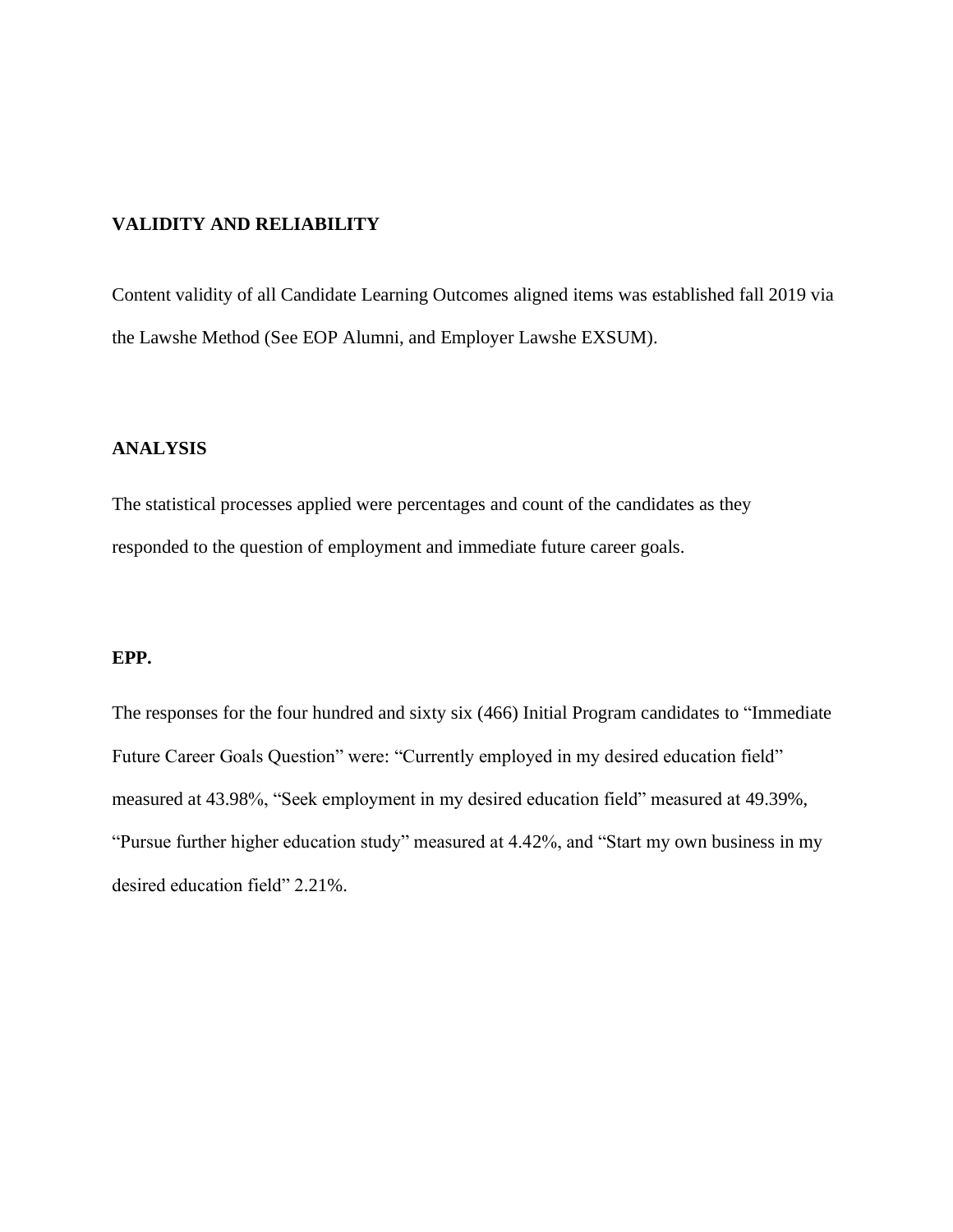### **PROPOSED ACTIONS FOR IMPROVEMENT**

**EPP**. To improve employment across all programs by 10%, the EPP will host a series of professional development workshops focusing on the job search and will continue to make job posting available to candidates and completers.

**Early Childhood/Special Education B-2 (I).** There were 244 responses for "Currently employed in my desired education field" 43.13% of the candidates chose that option. For "Seeking employment in my desired education field" 49.26% of the candidates chose that option. For "Pursuing further higher education study" 4.74% of the candidates chose that option. For "Starting my own business in my desired education field" 2.84% of the candidates chose that option.

**Childhood Education/Special Education 1-6 (I).** There were 164 responses for "Currently employed in my desired education field" 40.28% of the candidates chose that option. For "Seeking employment in my desired education field" 54.86% of the candidates chose that option. For "Pursuing further higher education study" 2.78% of the candidates chose that option. For "Starting my own business in my desired education field" 2.84% of the candidates chose that option. For "Starting my own business in my desired education field" 2.08% of the candidates chose that option.

**Special Education 7-12 (I).** There were 47 responses for "Currently employed in my desired education field" 62.79% of the candidates chose that option. For "Seeking employment in my desired education field" 32.56% of the candidates chose that option. For "Pursuing further higher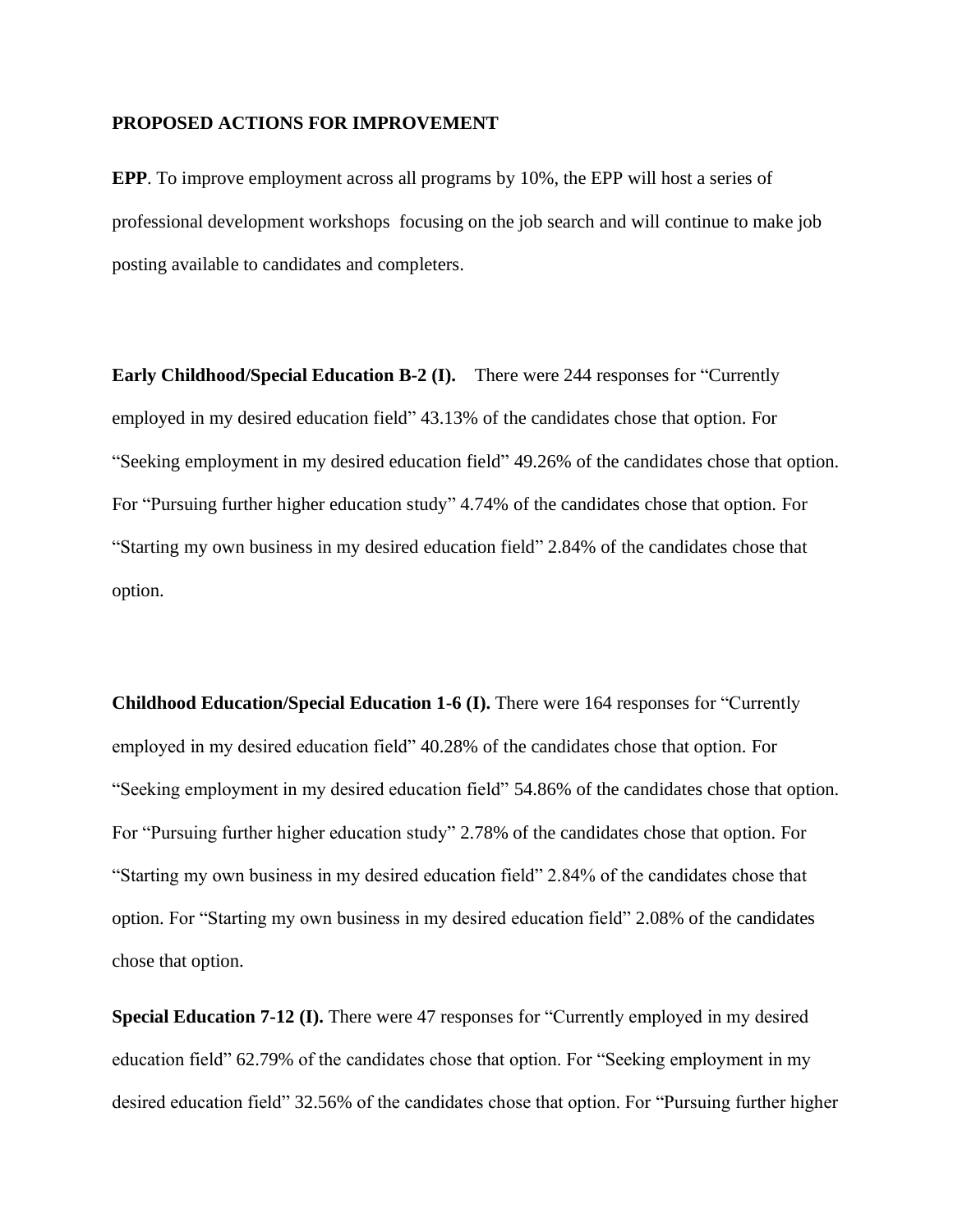education study" 4.65% of the candidates chose that option. For "Starting my own business in my desired education field" 0.00% of the candidates chose that option.

**Mathematics (I).** There were 8 responses for "Currently employed in my desired education field" 33.33% of the candidates chose that option. For "Seeking employment in my desired education field" 50.00% of the candidates chose that option. For "Pursuing further higher education study" 16.67% of the candidates chose that option. For "Starting my own business in my desired education field" 0.00% of the candidates chose that option.

#### **Jewish Childhood Education and Special Education (I).** There were 3 responses for

"Currently employed in my desired education field" 33.33% of the candidates chose that option. For "Seeking employment in my desired education field" 33.33% of the candidates chose that option. For "Pursuing further higher education study" 33.33% of the candidates chose that option. For "Starting my own business in my desired education field" 0.00% of the candidates chose that option.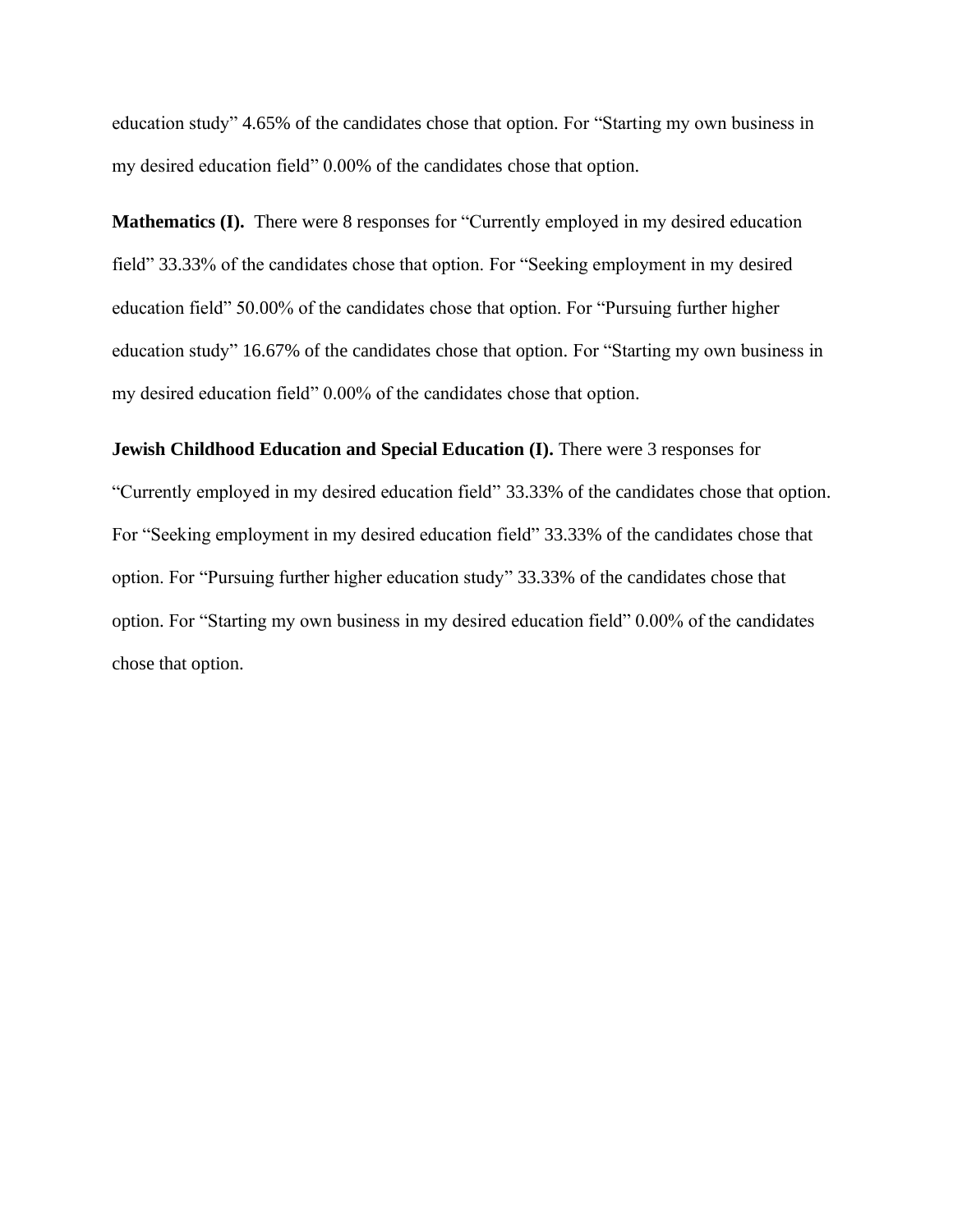# **EPP INITIAL AND ADVANCED PROGRAM TOTAL TABLE**

| <b>Current and Immediate Future Career Goals</b>    | <b>FPP INITIAL AND ADVANCED</b><br><b>PROGRAM TOTAL</b><br>$N = 539$ |
|-----------------------------------------------------|----------------------------------------------------------------------|
| Currently employed in my desired education field    | 46.60%                                                               |
| Seek employment in my desired education field       | 47.02%                                                               |
| Pursue further higher education study               | 4.47%                                                                |
| Start my own business in my desired education field | 1.91%                                                                |